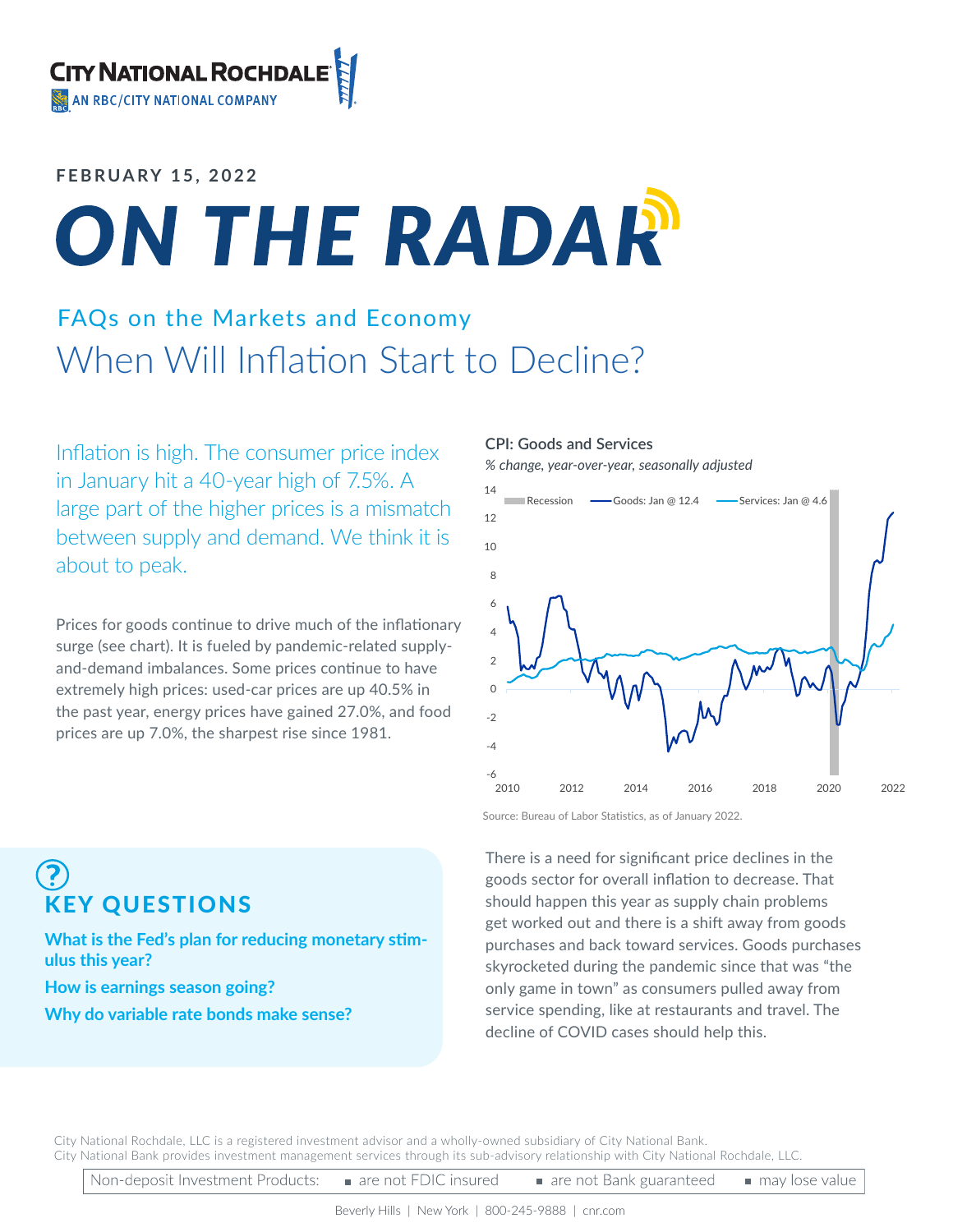### What Is the Fed's Plan for Reducing Monetary Stimulus This Year?

We know from its December meeting the Fed plans to have three increases of 25 basis points this year. Since that meeting, we have heard from some of the Fed policymakers of their view of even more rate increases and the plan to reduce the size of its bond holdings.

Pressure on the Fed continues to mount as the yearly change in inflation continues to rise. In January, the consumer price index reported a 7.5% increase from a year ago. That is a 40-year high. This has pushed up market expectations for six or seven rate hikes this year (see chart below).

Although there is a great deal of press about the Fed needing to raise the interest rate by 50 bps at its March meeting, this is not our view. The Fed is not in the position to shock and awe

the markets, which causes unneeded volatility. Its job is to be methodical and tactical. Its goal is the long-term growth of the economy. If it believes more tightening is needed, a more attractive option should be even-keeled. The Fed may raise the funds rate 25 bps at each of the March, May and June meetings. If inflation has not started to wane, it still has four more meetings this year to raise the rates and be more aggressive in reducing the size of its bond portfolio.

#### **Fed Funds Futures - December 2022 Contract** *implied number of 25 bps hikes in the funds rate*



 $-$ Feb 10 @ 6.5

Source: Bloomberg, as of February 2022.

Non-deposit Investment Products: are not FDIC insured are not Bank guaranteed may lose value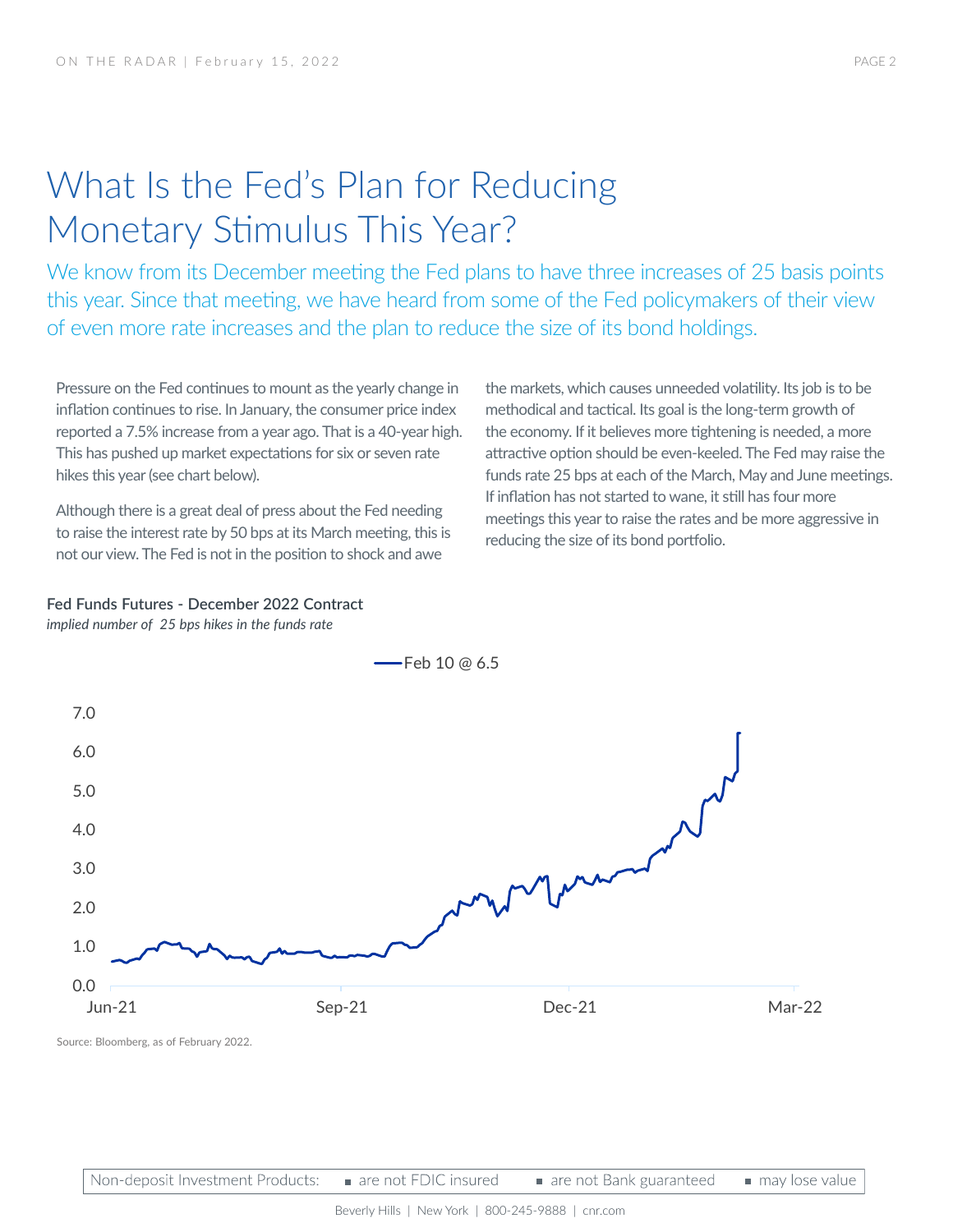### How Is Earnings Season Going?

Q4 2021 earnings season is now well underway. With about 72% of S&P 500 companies having reported, earnings growth is once again running above expectations, rising at a very strong 30.3% versus a forecasted 21.3% at the start of the quarter. However, despite some notable expectations, markets have not rewarded these stocks in a meaningful way with investors focused more on potential Fed actions and continued high inflation readings.

We still believe that over the next year, fundamentals and earnings performance will return as a key driver for higher equity prices. Even though yields are on the rise, they remain low, and as long as corporate profits rise at a solid pace, the relative valuation gap with bonds can be sustained.

Encouragingly, while S&P 500 earnings are expected to moderate over the year, estimates are still robust and well above the prior 10-year average. Companies appear to be successfully passing along price increases to consumers, which has helped profitability stay resilient in spite of higher input costs. Pricing power is a key reason why equities have proved to be a

successful hedge to inflation over time.

Though equity markets in general should be able to absorb higher bond yields, some stocks will likely do better than others, making prudent sector and security selection through active management more critical than in recent memory. Speculative and growth-oriented equities, for example, may be more vulnerable to valuation pressures from interest rate increases, and we recommended focusing on high-quality companies, selling at reasonable valuations, with the ability to generate earnings despite headwinds from tighter Fed policy and moderating economic growth.



#### **CNR S&P 500 Earnings Per Share (EPS) Estimates**

Beverly Hills | New York | 800-245-9888 | cnr.com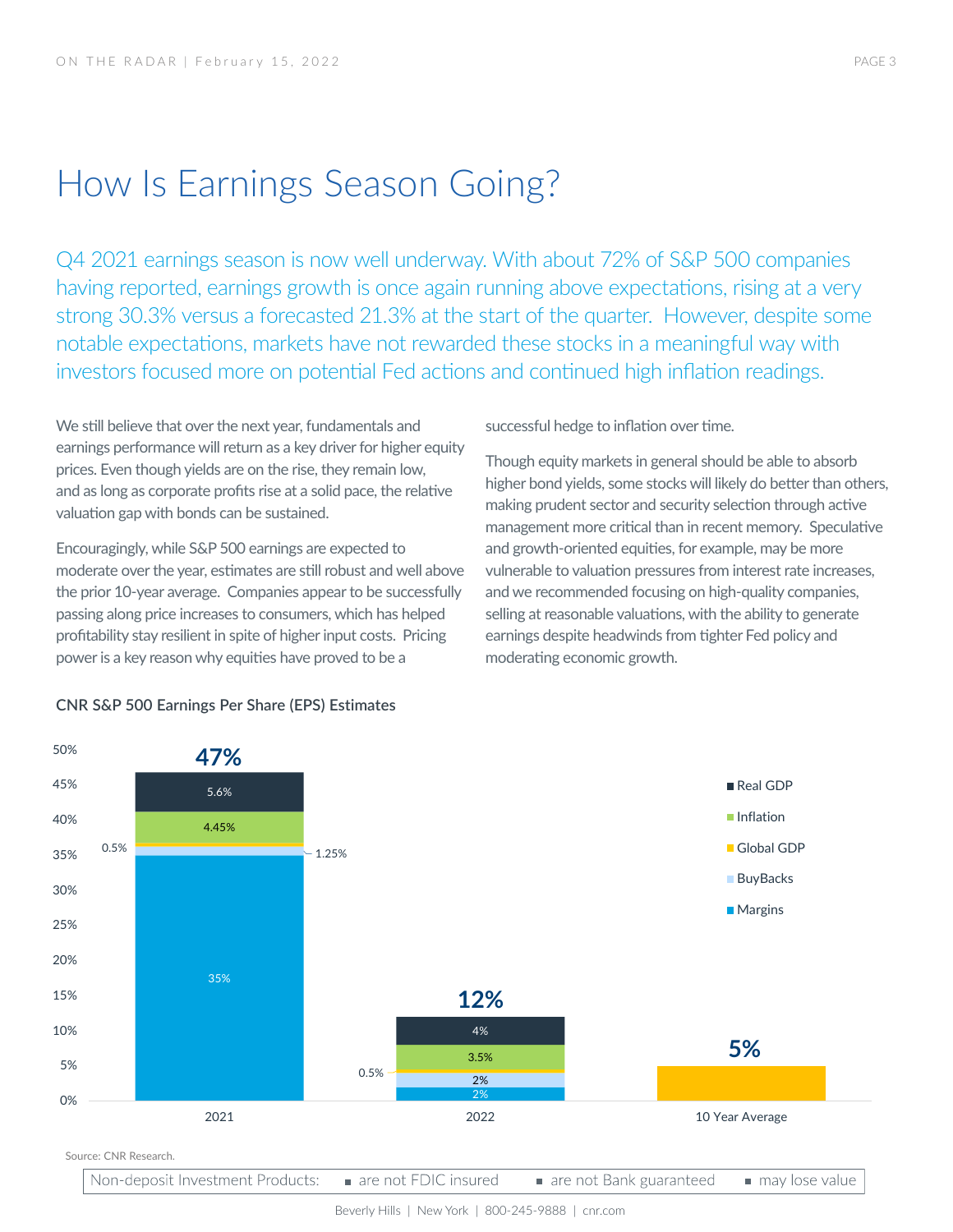### Why Do Variable Rate Bonds Make Sense?

Throughout the history of markets, new security structures have been a hallmark of the modernization of financial assets, allowing for enhanced diversification and targeted risk levels.

One such structure is the leveraged loan, with a market size that has grown from \$5.2B in 1997 to \$1.35T today. These investments have several distinct features. First, they are the primary means of financing private equity transactions, which often support small and medium-sized companies. Second, they occupy the senior most portion of the capital structure and are fully secured. Third, and the most important feature today, income tied to loans adjusts with changes in floating rate benchmarks. This combination of features has made the loan market one of the most efficient and stable credit-based investments.

As a result of these features, leveraged loans have low interest rate exposure and, instead, move in tandem with economic growth rates and corporate profitability. As inflation continues to climb and the Federal Reserve is anticipating raising rates in the midst of a healthy corporate environment and above trend growth, leveraged loans are positioned to outperform other credit investments, especially those with fixed rate yields.

Over January, flows into U.S. Leveraged Loan Funds set records with two of the top five weeks of fund inflows in the history of the market totaling over \$4B, eclipsing records set in 2013 during the taper tantrum. Further, as the fixed rate U.S. High Yield Corporate is down over 4% YTD 2022<sup>1</sup>, the loan market has been resilient, turning in a positive performance of 0.4%2 . When searching for investments in a low yield world, we believe exposure to leveraged loans and other variable rate assets is the place to be in 2022.



#### **Leveraged Loans vs. Investment Grade and High Yield Bonds Returns**

Non-deposit Investment Products: are not FDIC insured are not Bank guaranteed may lose value

Beverly Hills | New York | 800-245-9888 | cnr.com